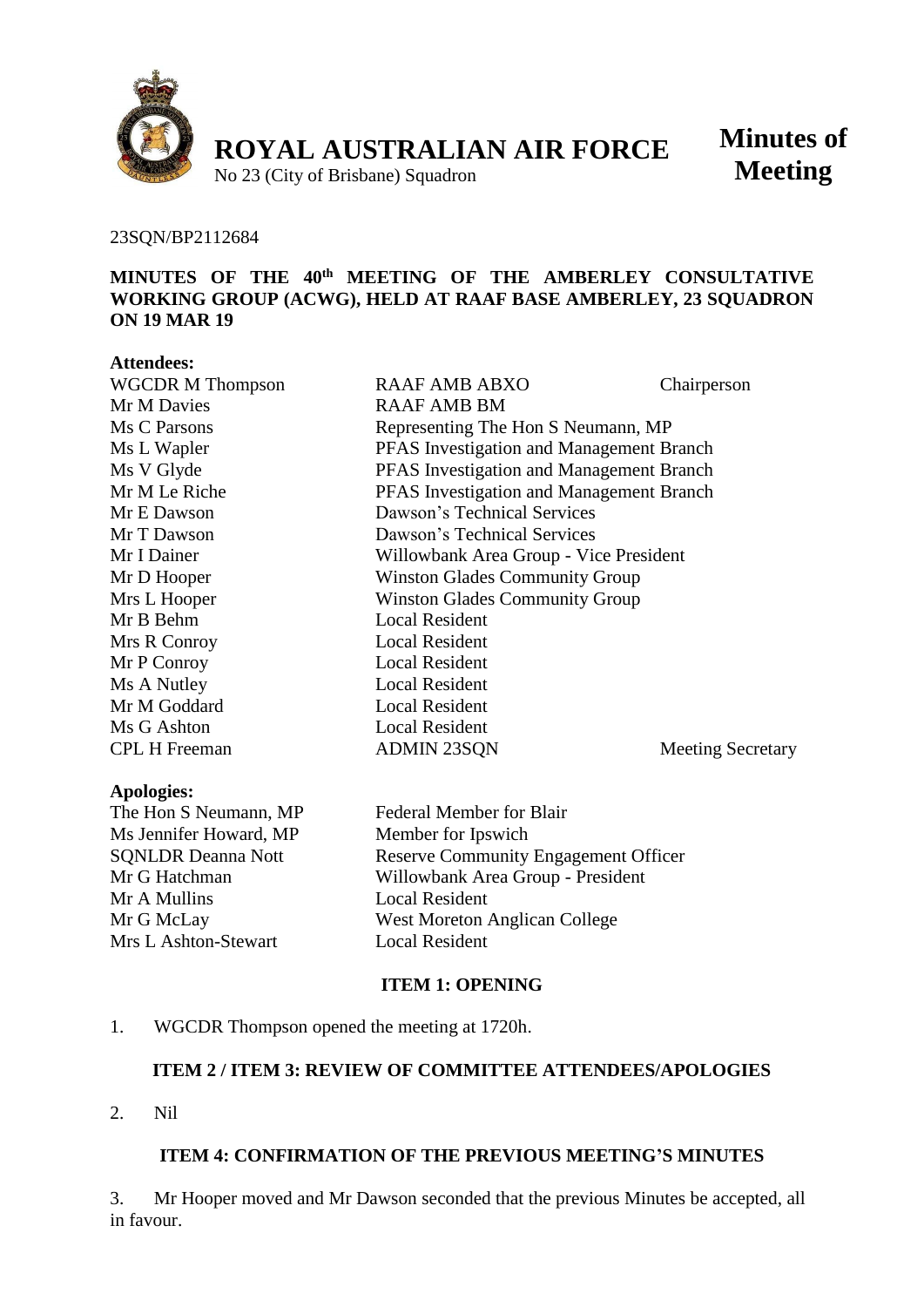#### **ITEM 5: PFAS INVESTIGATION PROJECT – PROGRESS UPDATE**

4. Mr Le Riche advised that all aquatic biota sampling for the Investigation has now been completed, with the last round undertaken late in 2018. Some aquatic biota samples taken downstream of the project Investigation Area at Riverlink and Cribb Park in Ipswich were found to be above the 'safe food guidelines' set by the Food Standards Authority of Australia and New Zealand (FSANZ). Queensland Government received this data as per normal practice, and made the decision that the current precautionary fishing advice that applied to the Investigation Area should be expanded to include those downstream locations outside the Investigation Area. Defence are working with Ipswich City Council to update the signs that are currently installed at popular fishing locations on the Bremer River and Warrill Creek. The signs will be updated, provided to Council and replaced as soon as possible.

5. The project Investigation Area has been expanded to include approximately 325 additional properties in a particular section of the suburb of Leichhardt. This is as a result of soil testing undertaken at the public parks areas in the suburb, in an area that was once a golf course. As the golf course historically is likely to have been irrigated with water from the Bremer River, which is impacted by PFAS, the soil testing was undertaken to see if the PFAS had impacted the soil. The soil sample results from the parks areas showed levels that were below the guidelines for 'public open spaces', but above the guidelines for 'residential properties and gardens'. Therefore, Defence decided to investigate this residential area further to determine if PFAS is present in the soil of these private properties. This potential PFAS presence does not affect mains water in the area, but it may affect home grown produce and chicken eggs. The local population have been informed via a letterbox drop, and door knocking will commence this week to go through the Land and Water Use Survey.

6. Mr Le Riche invited any questions from the group about the Investigation.

7. Ms Ashton inquired whether fishing signs had been installed at the location she had recommended on Warrill Creek to Ms Wapler. Ms Wapler replied that additional signs will be erected at Warrill Creek, predominantly around the areas most frequented by fishers, and that she had provided information to Ipswich City Council about Ms Ashton's recommended location. The Council are responsible for installing the signs.

8. Ms Nutley inquired about whether there will be a blood testing program in Ipswich and who the decision maker in Defence is for this. Mr Le Riche replied that the Commonwealth Department of Health make the decisions about where blood testing is undertaken. Currently there are blood testing programs at Katherine (Tindal), Oakey and Williamtown. The reason these sites have blood testing programs is because the sources of drinking water there (whether ground or surface water) have been impacted by PFAS, and that is the main pathway for a Human Health Risk. Amberley does not have the issue of drinking water being impacted by PFAS, therefore, the Health Department have not recommended a blood testing program at Amberley. The Queensland Government Department of Health have received and assessed all data from the Amberley investigation and have not made any recommendations regarding blood testing.

9. Ms Nutley advised that she has requested blood testing for her children and has been refused by Defence. Ms Wapler advised Ms Nutley had not been refused by Defence, but had received advice from Defence in December 2018 in response to her query, that she was able to consult with the Department of Health PFAS hotline, and also her GP in order to gain information about blood testing for her family, which would assist her with deciding if she wanted to proceed with the tests.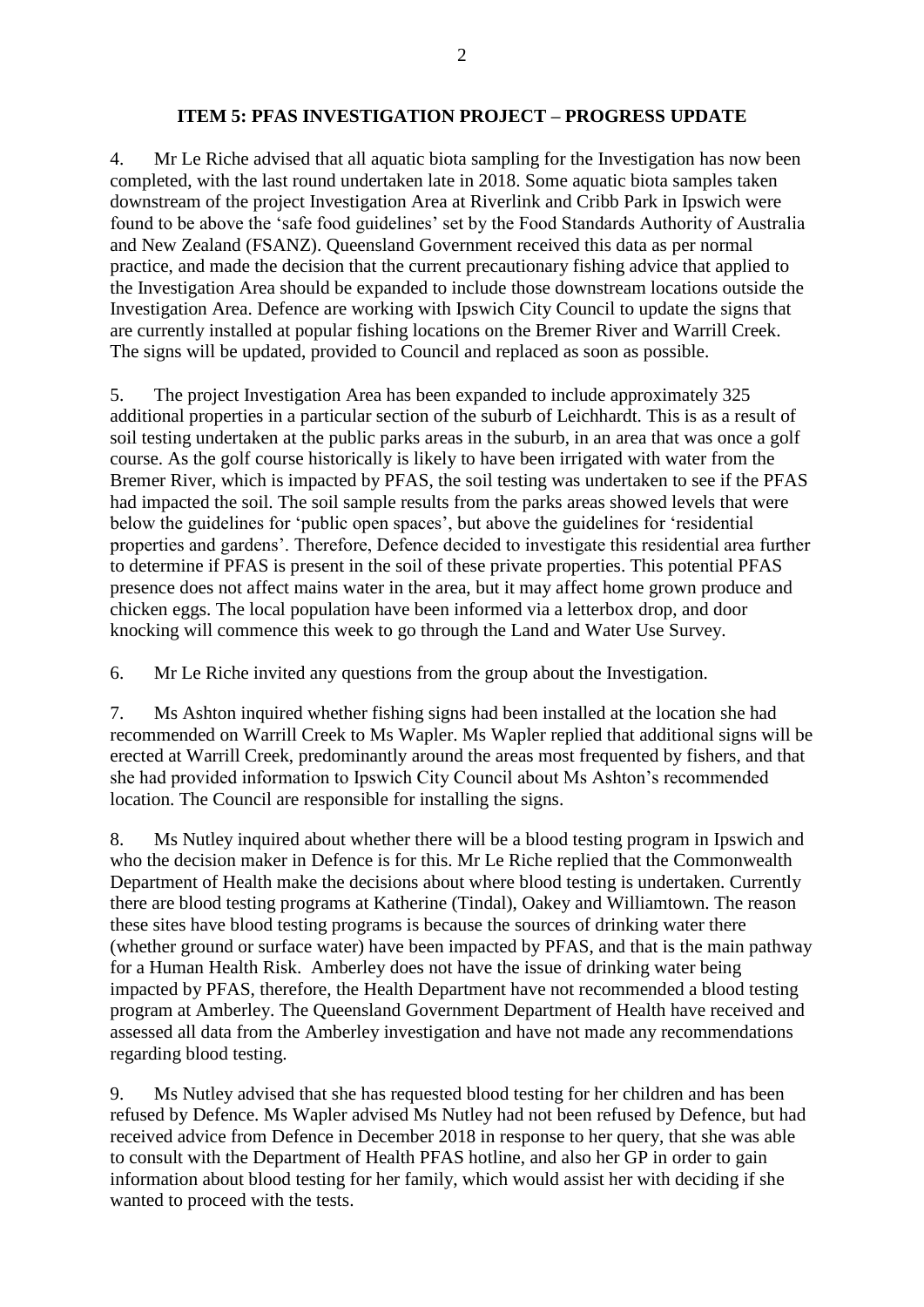10. Ms Nutley requested again to know the Defence decision maker regarding this matter, and Mr Dainer recommended that she approach her local member.

**Action item:** Ms Parsons will inquire through The Honourable Shayne Neumann, Federal Member for Blair on behalf of Ms Nutley.

11. Mr Behm inquired about why the old Amberley Golf Course was not included as a site in the Detailed Site Investigation (DSI) for PFAS testing, as he does not see it specified in the DSI report. Ms Glyde advised that the decision of what areas to test was informed by historical data as well as interviews with base staff, hydro-geological analysis and other technical assessments.

**Action item:** Ms Glyde is to ask the technical project team members about this area and the rationale for not including it in the DSI.

12. Ms Ashton inquired about heavy metal testing results from Warrill Creek and whether they have any bearing on the PFAS testing results. Ms Glyde advised that her project team is specifically tasked to assess the impacts of PFAS at Amberley and surrounding areas, and that other heavy metal tests are managed by a separate section within Defence. She also advised that the Defence Contamination Assessment and Remediation Branch (DCARM) conduct investigations and assessments for all types of contamination at Defence sites Australia wide, and they also receive all PFAS data, so they would be assessing contamination impacts per site holistically and making relevant decisions.

13. Ms Nutley inquired whether testing of town water is considered, and if there is a risk of PFAS impacted soil leaching PFAS into the town water pipes that run underground. Ms Wapler advised this is not currently a standard concern in PFAS Investigations, but she can approach the Urban Utilities providers to enquire about their water testing regimes with regard to PFAS.

**Action item:** Ms Wapler will make an enquiry to Urban Utilities regarding testing for PFAS.

# **ITEM 6: BUSINESS ARISING FROM THE PREVIOUS MEETING**

14. Regarding the 'Terms of Reference for the ACWG' document. Mr Behm advised that he had a copy of version 3, whilst the one being used was still version 1. It has since been discovered that Mr Behm's was draft version 0.3. The published document was version 1.

**Action item:** WGCDR Thompson to send out the Terms of Reference with the minute of the meeting

15. As per paragraphs 54-56 of the previous Minutes, there was concern over Amberley signing off on the Willowbank landfill proposal, despite the massive impact it would have on the base. Mr Davies advised that after undertaking an investigation into this matter he could find no evidence that anyone in Defence had made comments to support the Willowbank Landfill Proposal.

16. As per paragraph 33 of the previous Minutes, Mr Behm expressed concern over the use of the gravel road by AFSEC, as the findings have noted that PFAS can spread via dust. Mr Davies advised that AFSEC are required to use the road in order to carry out random boundary inspections to comply with Defence security standards. Unfortunately there is currently no funding available to seal the road.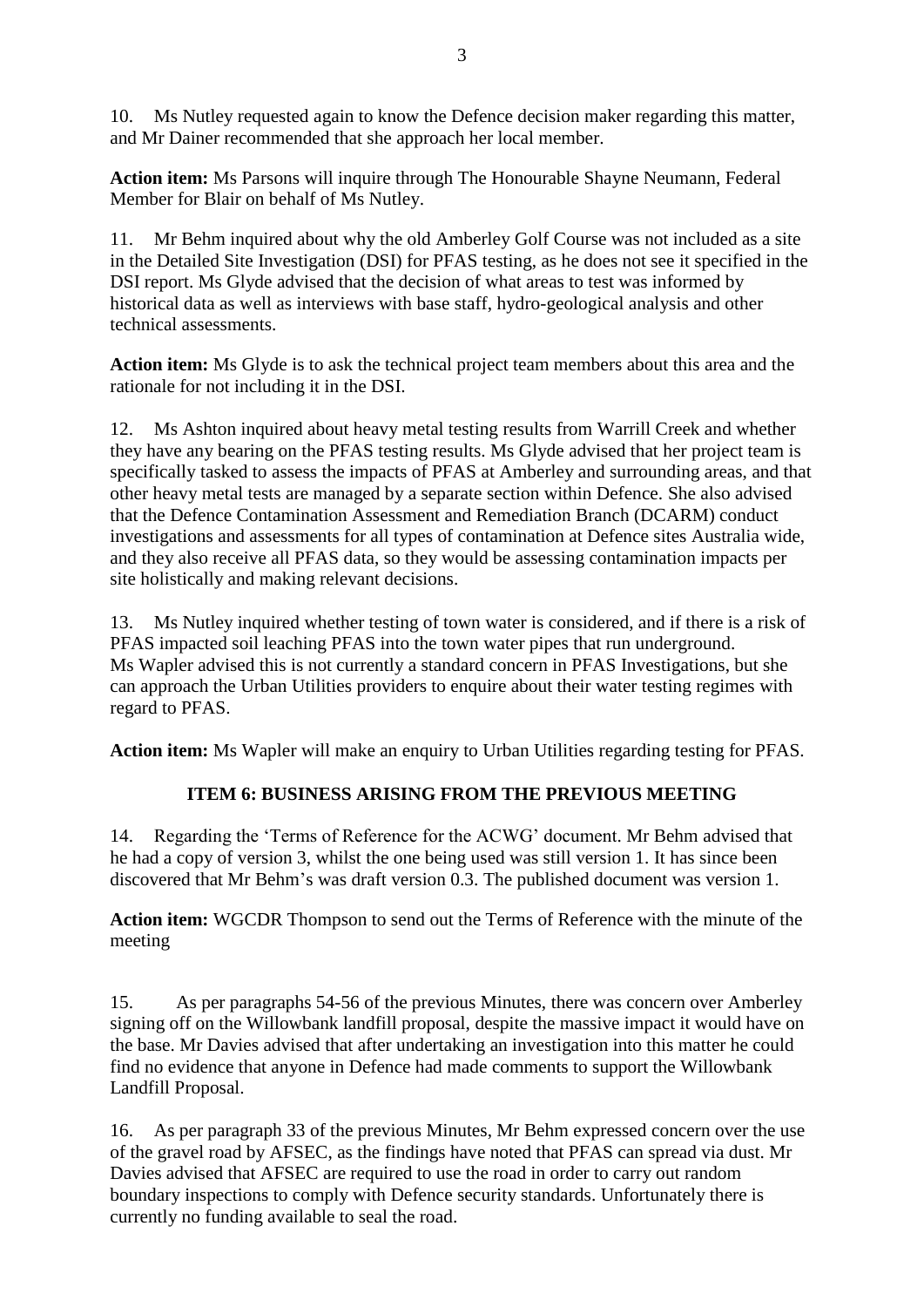17. Mr Behm requested if the AFSEC vehicles could patrol in a different direction, as the headlights and floodlights cause major disruption when they shine into his home.

**Action Item:** Mr Davies will ask AFSEC if they can conduct their evening patrols in the opposite direction.

18. As per para 43 of the previous meeting, Mr Behm advised that the fire warning sign at the back gate has been changing to the green when it possibly should be in the red.

**Action Item**: Mr Davies will follow this up with Fire Section.

## **ITEM 7: AMBERLEY BASE UPDATE**

19. WGCDR Thompson advised that 35SQN is continuing its relocation from Richmond to Amberley with ten C-27 aircraft and approximately 200 personnel.

20. There has been a lot of recent flying at Amberley after the end of the reduced activity period, due to pilot requalification, Townsville flood relief support, and the current exercise involving USAF refuelling. Exercise TALISMAN SABRE will occur in July involving USAF jets, and there will be an Air Show at Amberley in 2021 for the 100 Year RAAF Anniversary.

# **ITEM 8: NOISE COMPLAINTS**

21. WGCDR Thompson advised that there have been 45 noise complaints between Nov 18 and Mar 19, which is higher than normal. The complaints have been mainly from the local Amberley area, and range in times between 0900h to around midnight. There has been some night flying recently for pilot requalification, which may have prompted some of the complaints. There have been 25 complaints about C-17s, 12 about the F/A-18s, and nine about general aircraft.

22. The contact number for noise complaints is AMB ABCP, on 07 5361 2888. The contact number for the front gate is 07 5361 2174. The general Defence line (switchboard) is 1300 333 362.

#### **ITEM 9: AGENDA ITEMS RAISED**

23. Mr Behm advised that he has observed severe damage to the perimeter fence caused by kangaroos, and he has observed the gate to be open a few times instead of closed and locked.

**Action Item:** Mr Davies is to contact EMOS to follow this up.

24. Mr E Dawson has agreed to lay a wreath with WGCDR Thompson on behalf of the Amberley Consultative Working Group at the RAAF Amberley Dawn Service on ANZAC Day.

# **ITEM 10: COMMUNITY FEEDBACK**

25. Mr Dainer reiterated Mr Hatchman's suggestion that locals could be notified of any major base activities or flying operations via a notice in the local newspaper, so that local community groups can disseminate to their members as required.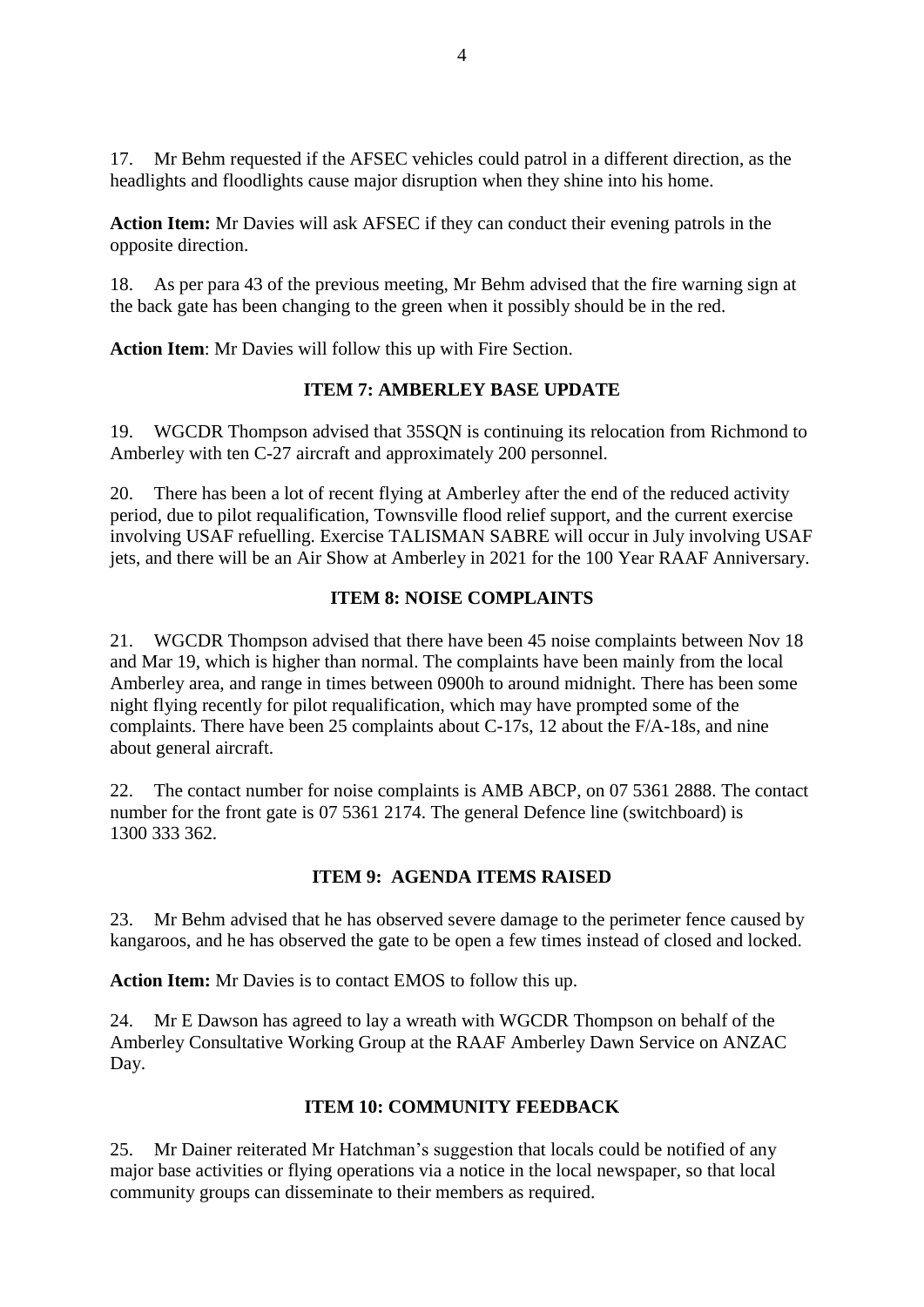26. Willowbank Area Group (WAG) request base support for their campaign to halt the proposed landfilling at the Ebenezer and Jeebropilly sites. Mr Dainer advised the following information and new developments regarding this:

- a. The proponents have submitted their development applications to the Council, the decision maker is the Interim Administrator Mr Greg Chemello. It has been proposed that the number of dump trucks be increased to 780 per day, which equates to about one truck per minute (in a 12 hour period) transiting through the base intersection. WAG seek base support, from the perspective of the major disturbance to the traffic flow to and from the base, and the impact on the residents living in close proximity to the base.
- b. A major waste disposal company have bought the Ebenezer mining site on Coopers Road, however they have advised that they have no immediate plans to do anything at this stage. Mining operations at Ebenezer ceased a few years ago, however the voids are filled with water and contaminants, and the voids themselves are unstable and unsafe.
- c. The Jeebropilly mines are still operating, however they are supposed to be in rehabilitation (wind down) phase. They have been consulting with the community since 2017 regarding their shutdown schedule which would see mining cease in 2019. However, as they have not yet received approval to commence mining at Acland stage 3 (near Oakey), they are still receiving product from the Willowbank Area mines. At the same time as New Hope Coal were discussing the rehabilitation of the mine sites with Willowbank Area residents, they were also in negotiations to sell the land with the view of it becoming landfill. There is also the issue of the dewatering process so they can reclaim valuable finds at the bottom of the voids.
- d. The mining operators have an environmental authority over their approval to operate, and they are bound by certain conditions applying to the ceasing of mining operations. This is overseen by the Department of Environmental Science. The proponents are proposing to amend these authorities, to allow them to use the voids as landfill rather than rehabilitate them.

27. In light of the major traffic accident on 6 Mar 19 which saw the flow of traffic to the base backed up significantly more than usual, WAG continue to make their case for the highway to be upgraded, and appreciate the support of Defence in making this happen.

28. There is a historical marker post at the former Amberley School which WAG are seeking to preserve. The photograph was handed to Mr Davies.

29. WAG will be attending a Community Meeting with the Administrator Mr Chemello within the next few weeks and will raise all of the above concerns.

30. Mr E Dawson was recently a part of an Exercise. He stated that he was impressed by the exceptional professionalism of all the people and units involved, in particular 23SQN, and that it was a great credit to the Defence Force as a whole.

31. Ms Ashton stated that she observed that the rerouting of the traffic on the Heritage Centre Open Day was well arranged and handled. She also thanks Defence for the hay baling operation.